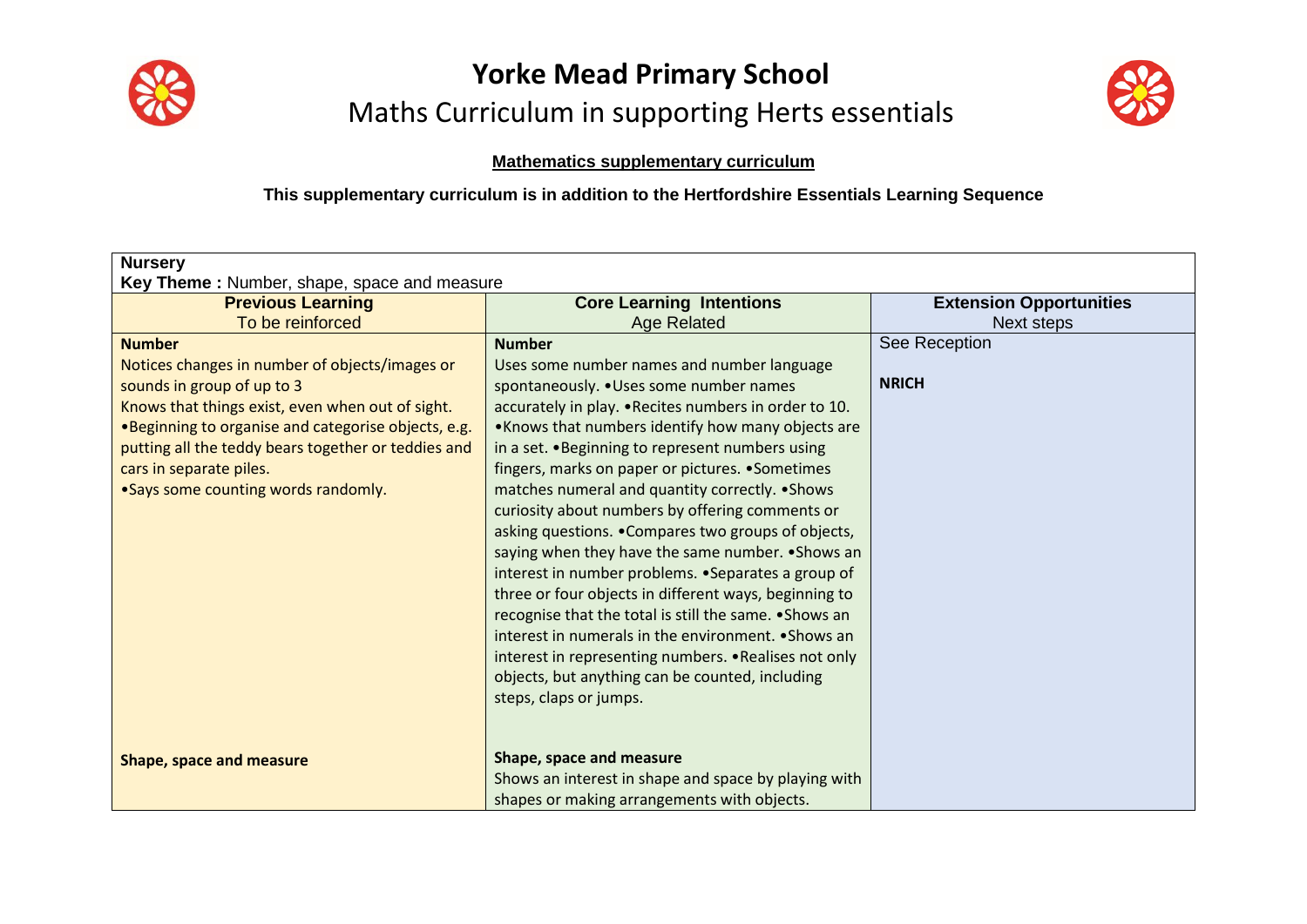



| Babies' early awareness of shape, space and            | • Shows awareness of similarities of shapes in the     |  |
|--------------------------------------------------------|--------------------------------------------------------|--|
| measure grows from their sensory awareness and         | environment. . Uses positional language. . Shows       |  |
| opportunities to observe objects and their             | interest in shape by sustained construction activity   |  |
| movements, and to play and explore. See                | or by talking about shapes or arrangements. • Shows    |  |
| Characteristics of Effective Learning - Playing and    | interest in shapes in the environment. • Uses shapes   |  |
| <b>Exploring, and Physical Development. Recognises</b> | appropriately for tasks. . Beginning to talk about the |  |
| big things and small things in meaningful contexts.    | shapes of everyday objects, e.g. 'round' and 'tall'.   |  |
| •Gets to know and enjoy daily routines, such as        |                                                        |  |
| getting-up time, mealtimes, nappy time, and            |                                                        |  |
| bedtime. Attempts, sometimes successfully, to fit      |                                                        |  |
| shapes into spaces on inset boards or jigsaw           |                                                        |  |
| puzzles. . Uses blocks to create their own simple      |                                                        |  |
| structures and arrangements. . Enjoys filling and      |                                                        |  |
| emptying containers. • Associates a sequence of        |                                                        |  |
| actions with daily routines. . Beginning to            |                                                        |  |
| understand that things might happen 'now'.             |                                                        |  |
| . Notices simple shapes and patterns in pictures.      |                                                        |  |
| .Beginning to categorise objects according to          |                                                        |  |
| properties such as shape or size. • Begins to use the  |                                                        |  |
| language of size. . Understands some talk about        |                                                        |  |
| immediate past and future, e.g. 'before', 'later' or   |                                                        |  |
| 'soon'. . Anticipates specific time-based events       |                                                        |  |
| such as mealtimes or home time.                        |                                                        |  |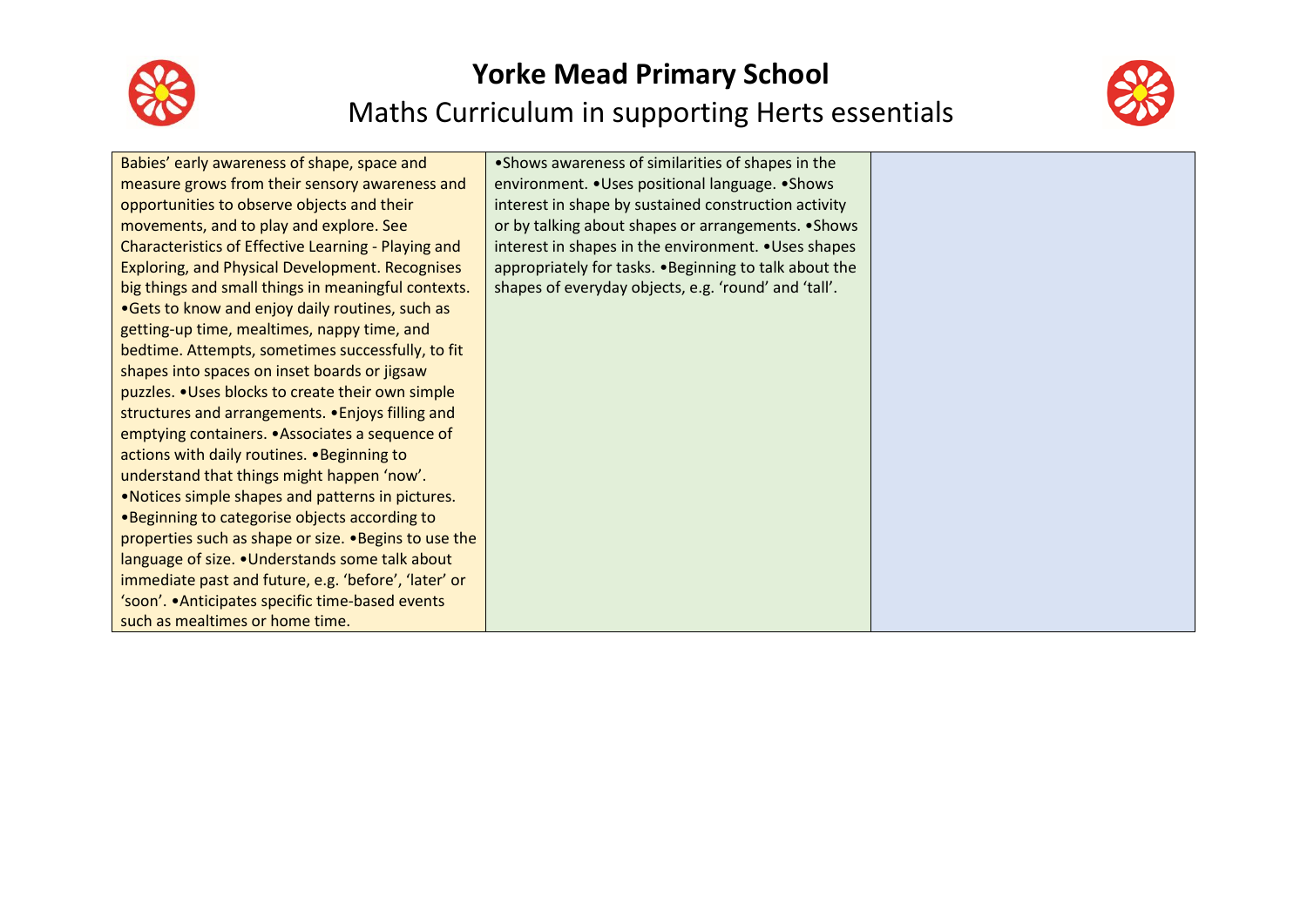



| <b>Reception</b><br>Key Theme: Number, shape, space and measure                                                                                                                                                                                                                                                                                                                                                                                                                                                                                                                                                                                                                                                                                                                                                                                                                                                          |                                                                                                                                                                                                                                                                                                                                                                                                                                                                                                                                                                                                                                                                                                                                                                                                                                                                                                                                                                                                                                                                                                                                                                                                                                                                                                                            |                                                                 |  |  |
|--------------------------------------------------------------------------------------------------------------------------------------------------------------------------------------------------------------------------------------------------------------------------------------------------------------------------------------------------------------------------------------------------------------------------------------------------------------------------------------------------------------------------------------------------------------------------------------------------------------------------------------------------------------------------------------------------------------------------------------------------------------------------------------------------------------------------------------------------------------------------------------------------------------------------|----------------------------------------------------------------------------------------------------------------------------------------------------------------------------------------------------------------------------------------------------------------------------------------------------------------------------------------------------------------------------------------------------------------------------------------------------------------------------------------------------------------------------------------------------------------------------------------------------------------------------------------------------------------------------------------------------------------------------------------------------------------------------------------------------------------------------------------------------------------------------------------------------------------------------------------------------------------------------------------------------------------------------------------------------------------------------------------------------------------------------------------------------------------------------------------------------------------------------------------------------------------------------------------------------------------------------|-----------------------------------------------------------------|--|--|
| <b>Previous Learning</b>                                                                                                                                                                                                                                                                                                                                                                                                                                                                                                                                                                                                                                                                                                                                                                                                                                                                                                 | <b>Core Learning Intentions</b>                                                                                                                                                                                                                                                                                                                                                                                                                                                                                                                                                                                                                                                                                                                                                                                                                                                                                                                                                                                                                                                                                                                                                                                                                                                                                            | <b>Extension Opportunities</b>                                  |  |  |
| To be reinforced                                                                                                                                                                                                                                                                                                                                                                                                                                                                                                                                                                                                                                                                                                                                                                                                                                                                                                         | <b>Age Related</b>                                                                                                                                                                                                                                                                                                                                                                                                                                                                                                                                                                                                                                                                                                                                                                                                                                                                                                                                                                                                                                                                                                                                                                                                                                                                                                         | Next steps                                                      |  |  |
| <b>Number</b><br>Uses some number names and number language<br>spontaneously. . Uses some number names<br>accurately in play. . Recites numbers in order to 10.<br>. Knows that numbers identify how many objects<br>are in a set. . Beginning to represent numbers<br>using fingers, marks on paper or pictures.<br>•Sometimes matches numeral and quantity<br>correctly. . Shows curiosity about numbers by<br>offering comments or asking questions. . Compares<br>two groups of objects, saying when they have the<br>same number. • Shows an interest in number<br>problems. • Separates a group of three or four<br>objects in different ways, beginning to recognise<br>that the total is still the same. • Shows an interest<br>in numerals in the environment. • Shows an<br>interest in representing numbers. . Realises not<br>only objects, but anything can be counted,<br>including steps, claps or jumps. | <b>Number</b><br>Recognise some numerals of personal significance.<br>.Recognises numerals 1 to 5. . Counts up to three or<br>four objects by saying one number name for each<br>item. . Counts actions or objects which cannot be<br>moved. . Counts objects to 10, and beginning to<br>count bey• Selects the correct numeral to represent<br>1 to 5, then 1 to 10 objects. . Counts an irregular<br>arrangement of up to ten objects. . Estimates how<br>many objects they can see and checks by counting<br>them. . Uses the language of 'more' and 'fewer' to<br>compare two sets of objects. . Finds the total<br>number of items in two groups by counting all of<br>them. . Says the number that is one more than a<br>given number. . Finds one more or one less from a<br>group of up to five objects, then ten objects. • In<br>practical activities and discussion, beginning to use<br>the vocabulary involved in adding and subtracting.<br>. Records, using marks that they can interpret and<br>explain. . Begins to identify own mat<br>Early Learning Goal Children count reliably with<br>numbers from one to 20, place them in order and<br>say which number is one more or one less than a<br>given number. Using quantities and objects, they<br>add and subtract two single-digit numbers and count | Guess my rule<br>Odd one out<br>Sorting numbers<br><b>NRICH</b> |  |  |
|                                                                                                                                                                                                                                                                                                                                                                                                                                                                                                                                                                                                                                                                                                                                                                                                                                                                                                                          |                                                                                                                                                                                                                                                                                                                                                                                                                                                                                                                                                                                                                                                                                                                                                                                                                                                                                                                                                                                                                                                                                                                                                                                                                                                                                                                            |                                                                 |  |  |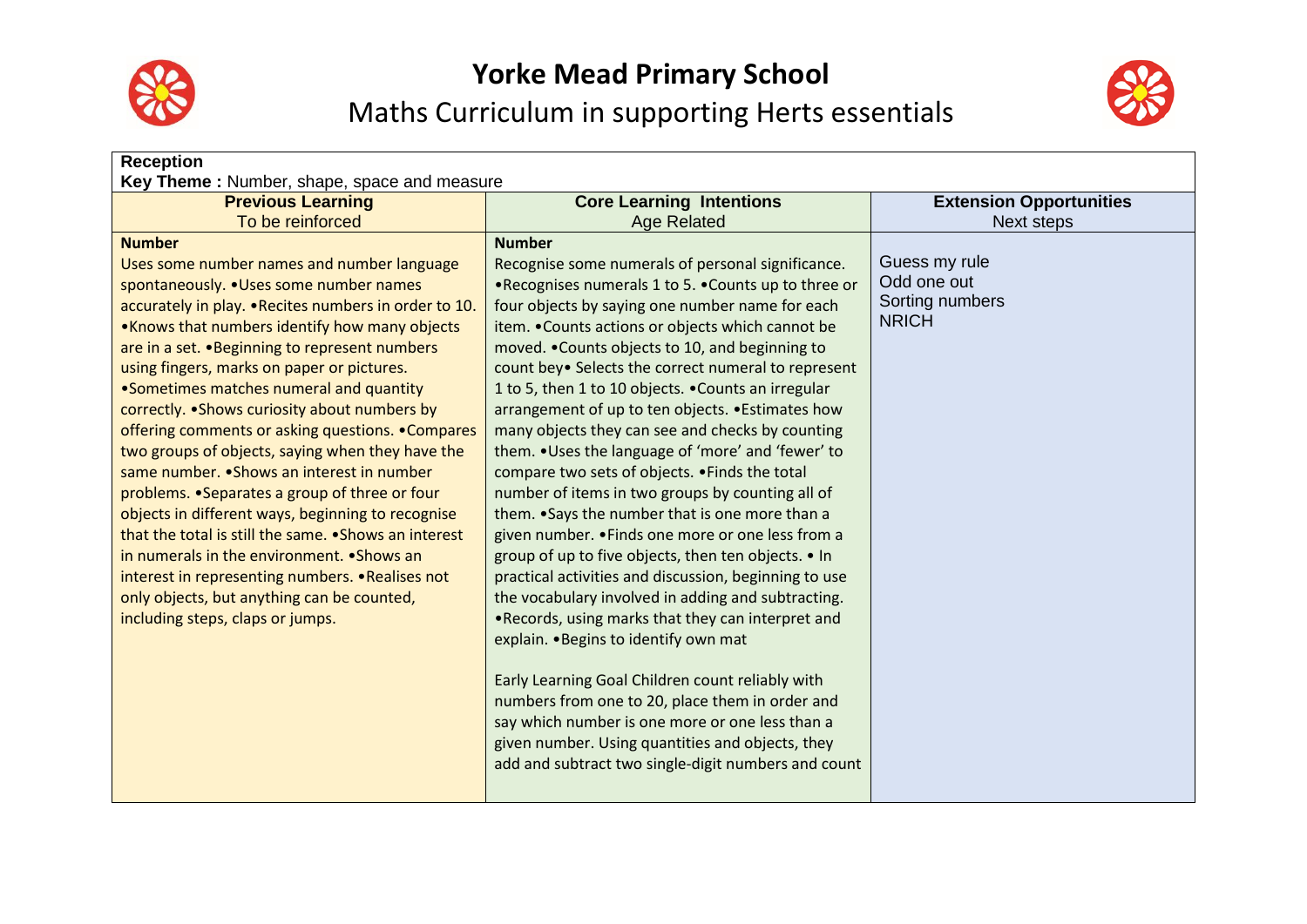



| <b>Shape, space and measure</b><br>Shows an interest in shape and space by playing<br>with shapes or making arrangements with objects.<br>.Shows awareness of similarities of shapes in the<br>environment. . Uses positional language. . Shows<br>interest in shape by sustained construction activity<br>or by talking about shapes or arrangements.<br>• Shows interest in shapes in the environment.<br>•Uses shapes appropriately for tasks. •Beginning<br>to talk about the shapes of everyday objects, e.g.<br>'round' and 'tall'. | on or back to find the answer. They solve problems,<br>including doubling, halving and sharing.<br>Shape, space and measure<br>Beginning to use mathematical names for 'solid' 3D<br>shapes and 'flat' 2D shapes, and mathematical terms<br>to describe shapes. • Selects a particular named<br>shape. . Can describe their relative position such as<br>'behind' or 'next to'. . Orders two or three items by<br>length or height. . Orders two items by weight or<br>capacity. • Uses familiar objects and common shapes<br>to create and recreate patterns and build models.<br>• Uses everyday language related to time. • Beginning<br>to use everyday language related to money. . Orders<br>and sequences familiar events. . Measures short<br>periods of time in simple ways.<br>Early Learning Goal Children use everyday language<br>to talk about size, weight, capacity, position,<br>distance, time and money to compare quantities and<br>objects and to solve problems. They recognise,<br>create and describe patterns. They explore<br>characteristics of everyday objects and shapes and<br>use mathematical language to describe them. | Odd one out<br>Guess my rule<br>What is the same?<br>What is different?<br><b>NRICH</b> |
|-------------------------------------------------------------------------------------------------------------------------------------------------------------------------------------------------------------------------------------------------------------------------------------------------------------------------------------------------------------------------------------------------------------------------------------------------------------------------------------------------------------------------------------------|-----------------------------------------------------------------------------------------------------------------------------------------------------------------------------------------------------------------------------------------------------------------------------------------------------------------------------------------------------------------------------------------------------------------------------------------------------------------------------------------------------------------------------------------------------------------------------------------------------------------------------------------------------------------------------------------------------------------------------------------------------------------------------------------------------------------------------------------------------------------------------------------------------------------------------------------------------------------------------------------------------------------------------------------------------------------------------------------------------------------------------------------------------------|-----------------------------------------------------------------------------------------|
|-------------------------------------------------------------------------------------------------------------------------------------------------------------------------------------------------------------------------------------------------------------------------------------------------------------------------------------------------------------------------------------------------------------------------------------------------------------------------------------------------------------------------------------------|-----------------------------------------------------------------------------------------------------------------------------------------------------------------------------------------------------------------------------------------------------------------------------------------------------------------------------------------------------------------------------------------------------------------------------------------------------------------------------------------------------------------------------------------------------------------------------------------------------------------------------------------------------------------------------------------------------------------------------------------------------------------------------------------------------------------------------------------------------------------------------------------------------------------------------------------------------------------------------------------------------------------------------------------------------------------------------------------------------------------------------------------------------------|-----------------------------------------------------------------------------------------|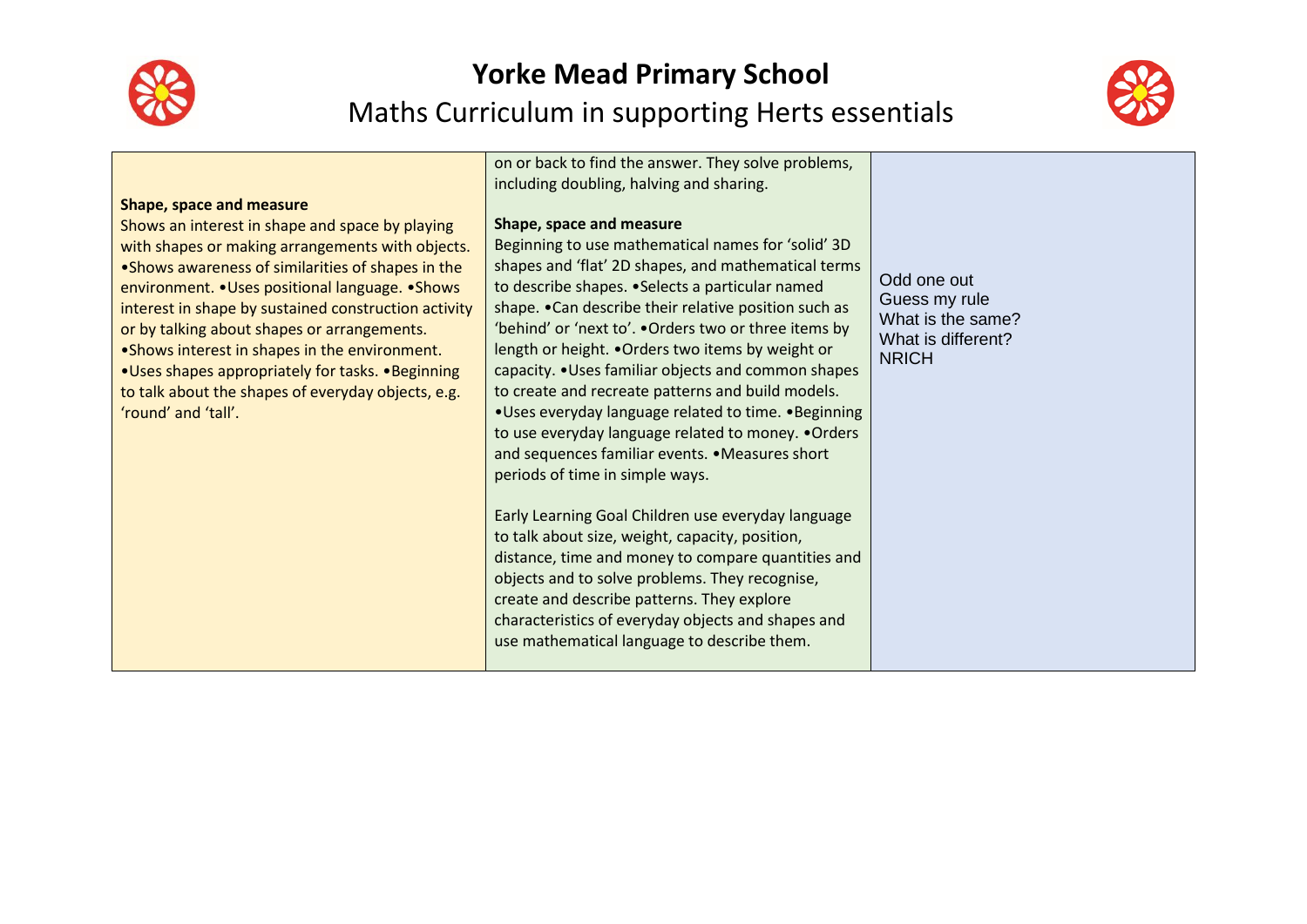



| Year 1                                                                                                                                                                          |                                                                                                                                                                                                                                                                                                                                                                                                                                                                          |                                                                                                        |  |
|---------------------------------------------------------------------------------------------------------------------------------------------------------------------------------|--------------------------------------------------------------------------------------------------------------------------------------------------------------------------------------------------------------------------------------------------------------------------------------------------------------------------------------------------------------------------------------------------------------------------------------------------------------------------|--------------------------------------------------------------------------------------------------------|--|
| <b>Key Theme:</b> Times Tables, shape, measures, money, mental fluency project<br><b>Previous Learning</b><br><b>Core Learning Intentions</b><br><b>Extension Opportunities</b> |                                                                                                                                                                                                                                                                                                                                                                                                                                                                          |                                                                                                        |  |
| To be reinforced                                                                                                                                                                | <b>Age Related</b>                                                                                                                                                                                                                                                                                                                                                                                                                                                       | Next steps                                                                                             |  |
| <b>Times Tables</b><br>Recognise $+$ and $-$ signs<br><b>Write numbers to 10 correctly</b>                                                                                      | Represent and use number bonds and<br>related subtraction facts within 20<br>Autumn term – focus on number bonds to 5, 10<br>and 20. 1 test every 4 weeks with a focus<br>taught session for other 3 weeks.<br>Counting in 10's, 2's and 5's - monthly focus<br>from Spring term. 1 test every 4 weeks with a<br>focus taught session for other 3 weeks.<br>Certificates given and ladders to be used to<br>award working towards, bronze, silver, gold and<br>platinum. | Where children meet platinum in all 3<br>tests progress to mixed tests.                                |  |
| <b>Measures</b><br>Children will have talked about when in time<br>things have happened and have an awareness<br>of the days of the week.                                       | Recognise and use language relating to<br>dates, including days of the week, weeks,<br>months and years<br>sequence events in chronological order<br>using language<br>Daily the teacher will discuss the date with the<br>children getting the children to tell the teacher<br>what the date should be today. Discuss                                                                                                                                                   | What is the date going to be on<br>Monday?<br>What was the date last/next week?<br>How many days till? |  |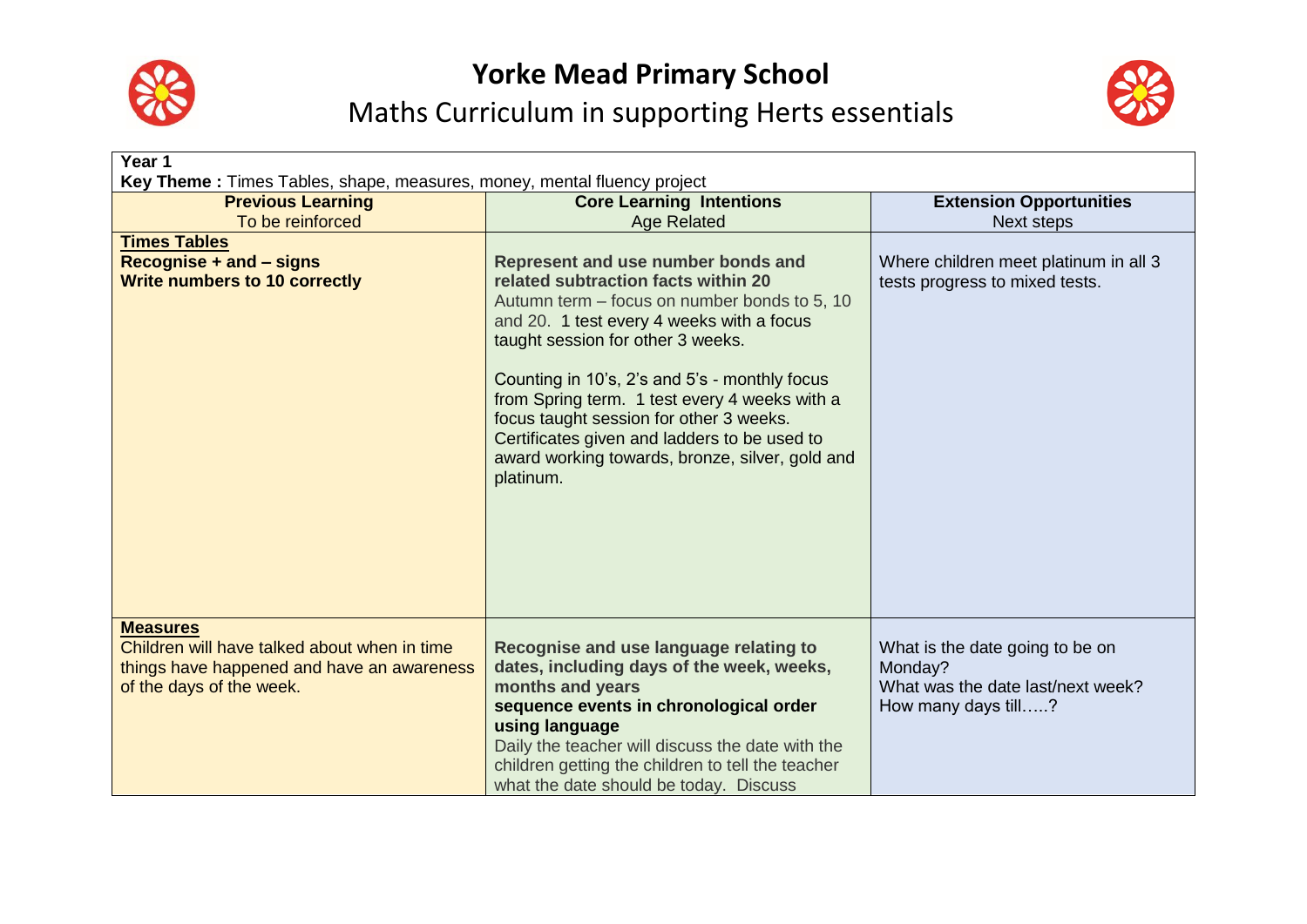



|                                                                 | changes between months and years etc.<br>Teachers to discuss the long and short dates |                                                 |
|-----------------------------------------------------------------|---------------------------------------------------------------------------------------|-------------------------------------------------|
|                                                                 | and to explain what all parts represent.                                              |                                                 |
| Morning maths, warm up etc.                                     |                                                                                       |                                                 |
| Count reliably to 20.                                           | <b>Teachers should take regular opportunities</b>                                     |                                                 |
| Order numbers 1 - 20.                                           | during early morning maths (regularly from                                            |                                                 |
| Say 1 more/1 less to 20.                                        | Spring term), starters, changing from PE,                                             |                                                 |
| Add & subtract two single digit numbers.                        | lining up etc to ensure the following are                                             |                                                 |
| Recognise $+$ and $-$ signs.                                    | covered frequently.                                                                   | What is 5 more/less?                            |
| Count on/back to find the answer.                               | count to and across 100, forwards and<br>$\bullet$                                    | 10 more/less?                                   |
| Use everyday language for shape, size,                          | backwards, beginning with 0 or 1, or from                                             |                                                 |
| weight, capacity, time and money.                               | any given number                                                                      | Missing numbers on the number line.             |
| Know and recognise the properties of 2D                         | given a number, identify 1 more and 1<br>$\bullet$                                    |                                                 |
| shape and begin to know 3D shapes.                              | less                                                                                  |                                                 |
| Double, half and share in practical activities.                 | identify and represent numbers using<br>$\bullet$                                     |                                                 |
| Write numbers to 10 correctly.                                  | objects and pictorial representations                                                 |                                                 |
| Use simple apparatus e.g numicon, unifix<br>cubes, numberlines. | including the number line, and use the                                                | How does knowing 2+8=10 help solve<br>$20+80=?$ |
| Recognise 1p, 2p, 5p, 10p coins.                                | language of: equal to, more than, less                                                |                                                 |
|                                                                 | than (fewer), most, least                                                             | Questions in words rather than numbers          |
|                                                                 | read and write numbers from 1 to 20 in<br>$\bullet$<br>numerals and words.            | and symbols.                                    |
|                                                                 | represent and use number bonds and<br>$\bullet$                                       |                                                 |
|                                                                 | related subtraction facts within 20                                                   | Use shapes not split into                       |
|                                                                 | add and subtract one-digit and two-digit<br>$\bullet$                                 | halves/quarters.                                |
|                                                                 | numbers to 20, including 0                                                            |                                                 |
|                                                                 | solve one-step problems that involve                                                  |                                                 |
|                                                                 | addition and subtraction, using concrete                                              |                                                 |
|                                                                 | objects and pictorial representations, and                                            |                                                 |
|                                                                 | missing number problems such as $7 = ?$                                               |                                                 |
|                                                                 | $-9.$                                                                                 |                                                 |
|                                                                 | recognise, find and name a half as 1 of 2                                             |                                                 |
|                                                                 | equal parts of an object, shape or                                                    |                                                 |
|                                                                 | quantity                                                                              |                                                 |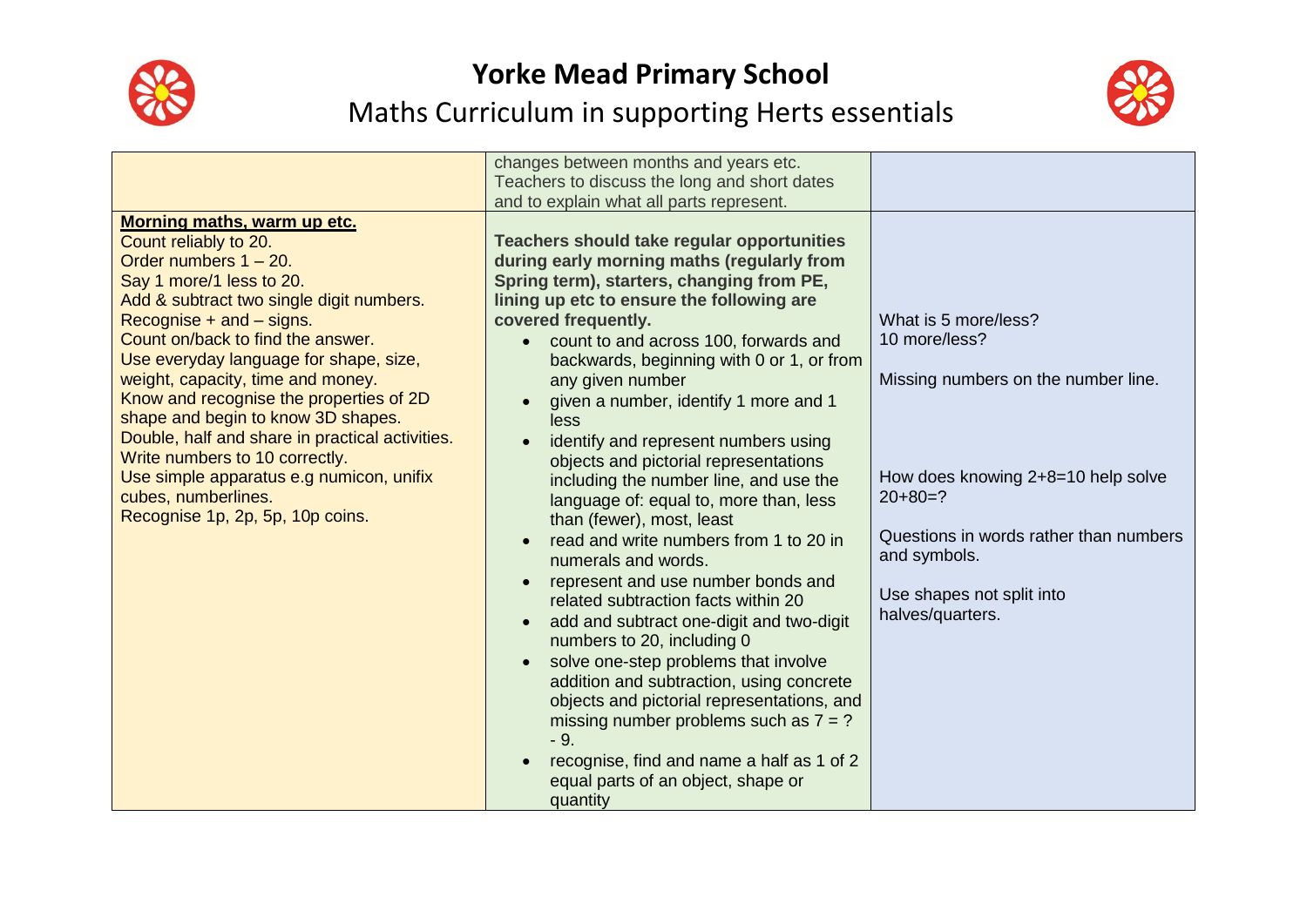



| Recognise, find and name a quarter as 1<br>$\bullet$<br>of 4 equal parts of an object, shape or<br>quantity.<br>compare, describe and solve practical<br>problems for:<br>lengths and heights [for example,<br>I.<br>long/short, longer/shorter, tall/short,<br>double/half]<br>mass / weight<br>$\mathbf{II}$ .<br>III.<br>capacity and volume<br>IV.<br>time<br>measure and begin to record the<br>following:<br>lengths and heights<br>Ι.<br>$\mathbf{II}$ .<br>mass/weight<br>III.<br>capacity and volume<br>IV.<br>time (hours, minutes, seconds)<br>recognise and know the value of different<br>denominations of coins and notes<br>tell the time to the hour and half past the<br>hour and draw the hands on a clock face<br>to show these times.<br>recognise and name common 2-D and 3-<br>D shapes<br>describe position, directions and<br>movements, including whole, half,<br>quarter and three-quarter turns. | Problems involving money.<br>Problems involving time. Real life time<br>questions.<br>Use irregular shapes or in real life<br>context.<br>Reverse questions e.g. If I am looking at<br>the back wall and turned a quarter turn<br>anti clockwise where did I start? |
|-----------------------------------------------------------------------------------------------------------------------------------------------------------------------------------------------------------------------------------------------------------------------------------------------------------------------------------------------------------------------------------------------------------------------------------------------------------------------------------------------------------------------------------------------------------------------------------------------------------------------------------------------------------------------------------------------------------------------------------------------------------------------------------------------------------------------------------------------------------------------------------------------------------------------------|---------------------------------------------------------------------------------------------------------------------------------------------------------------------------------------------------------------------------------------------------------------------|
|-----------------------------------------------------------------------------------------------------------------------------------------------------------------------------------------------------------------------------------------------------------------------------------------------------------------------------------------------------------------------------------------------------------------------------------------------------------------------------------------------------------------------------------------------------------------------------------------------------------------------------------------------------------------------------------------------------------------------------------------------------------------------------------------------------------------------------------------------------------------------------------------------------------------------------|---------------------------------------------------------------------------------------------------------------------------------------------------------------------------------------------------------------------------------------------------------------------|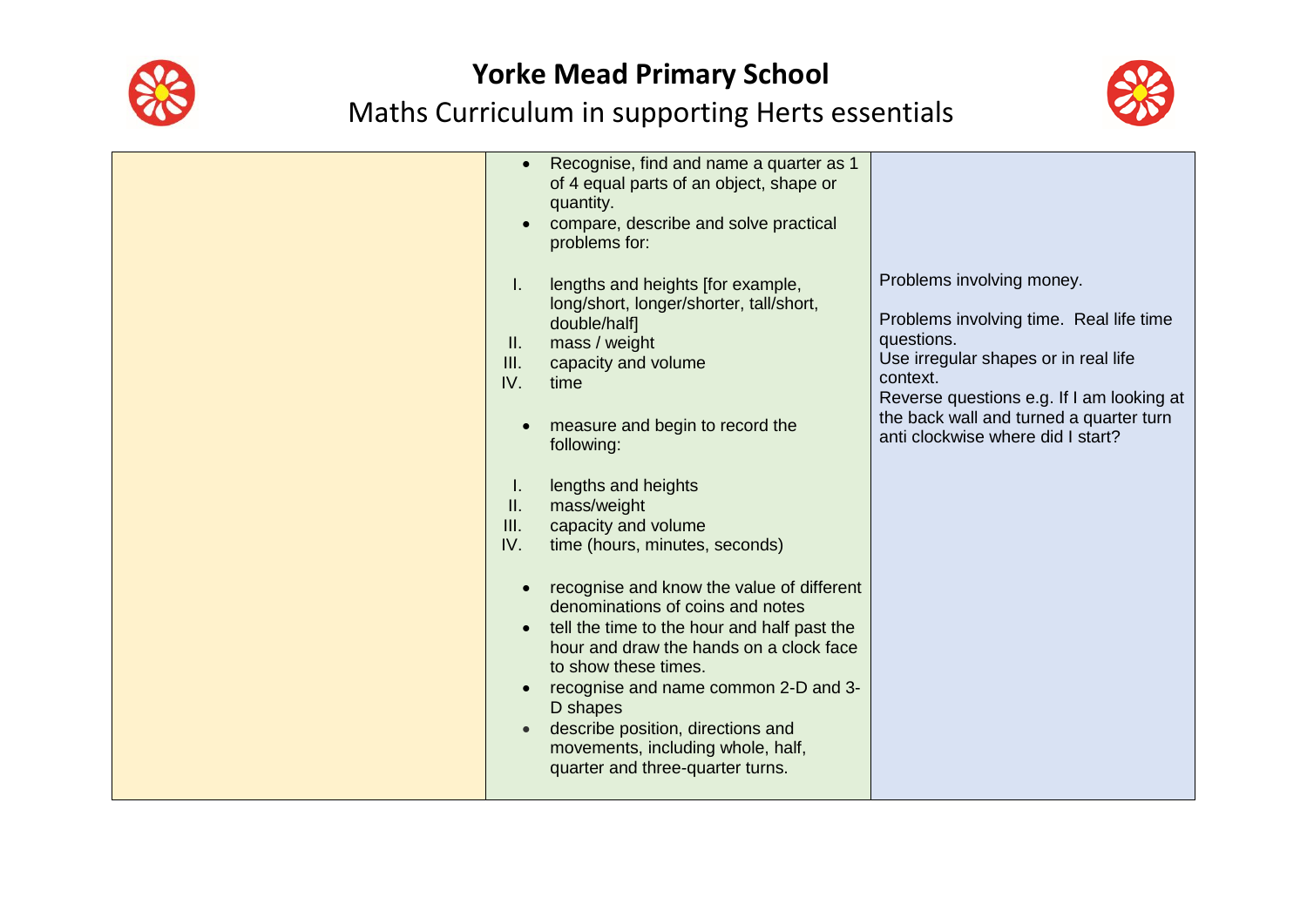



| Year 2                                                                                   |                                                       |                                |  |  |
|------------------------------------------------------------------------------------------|-------------------------------------------------------|--------------------------------|--|--|
| <b>Key Theme:</b><br><b>Previous Learning</b>                                            | <b>Core Learning Intentions</b>                       | <b>Extension Opportunities</b> |  |  |
| To be reinforced                                                                         | <b>Age Related</b>                                    | <b>Next steps</b>              |  |  |
| <b>Times Tables</b>                                                                      | Counting in 2's and 5's then 2, 5 and 10's times      |                                |  |  |
| Focus on number bonds to 5, 10 and 20.                                                   | table - monthly focus from Spring term. 1 test        |                                |  |  |
| Counting in 10's, 2's and 5's                                                            | every 4 weeks with a focus taught session for         |                                |  |  |
|                                                                                          | other 3 weeks. Certificates given and ladders to      |                                |  |  |
|                                                                                          | be used to award working towards, bronze,             |                                |  |  |
|                                                                                          | silver, gold and platinum.                            |                                |  |  |
| <b>Measures</b>                                                                          | Continue to address the date on a daily basis.        |                                |  |  |
| Recognise and use language relating to                                                   | Use times when discussing the day with the            |                                |  |  |
| dates, including days of the week, weeks,                                                | children. Use opportunities in early morning          |                                |  |  |
| months and years                                                                         | maths, starters and warm ups to revisit the           |                                |  |  |
| sequence events in chronological order                                                   | following: Ma2/3.1a choose and use                    |                                |  |  |
| using language                                                                           | appropriate standard units to estimate and            |                                |  |  |
| Daily the teacher will discuss the date with the                                         | measure length/height in any direction (m/cm);        |                                |  |  |
| children getting the children to tell the teacher                                        | mass (kg/g); temperature (°C); capacity               |                                |  |  |
| what the date should be today. Discuss                                                   | (litres/ml) to the nearest appropriate unit, using    |                                |  |  |
| changes between months and years etc.                                                    | rulers, scales, thermometers and measuring<br>vessels |                                |  |  |
| Teachers to discuss the long and short dates<br>and to explain what all parts represent. |                                                       |                                |  |  |
|                                                                                          | Ma2/3.1b compare and order lengths, mass,             |                                |  |  |
|                                                                                          | volume/capacity and record the results using >,       |                                |  |  |
|                                                                                          | $\alpha$ and $=$                                      |                                |  |  |
|                                                                                          |                                                       |                                |  |  |
|                                                                                          | Ma2/3.1c recognise and use symbols for                |                                |  |  |
|                                                                                          | pounds $(E)$ and pence $(p)$ ; combine amounts to     |                                |  |  |
|                                                                                          | make a particular value                               |                                |  |  |
|                                                                                          |                                                       |                                |  |  |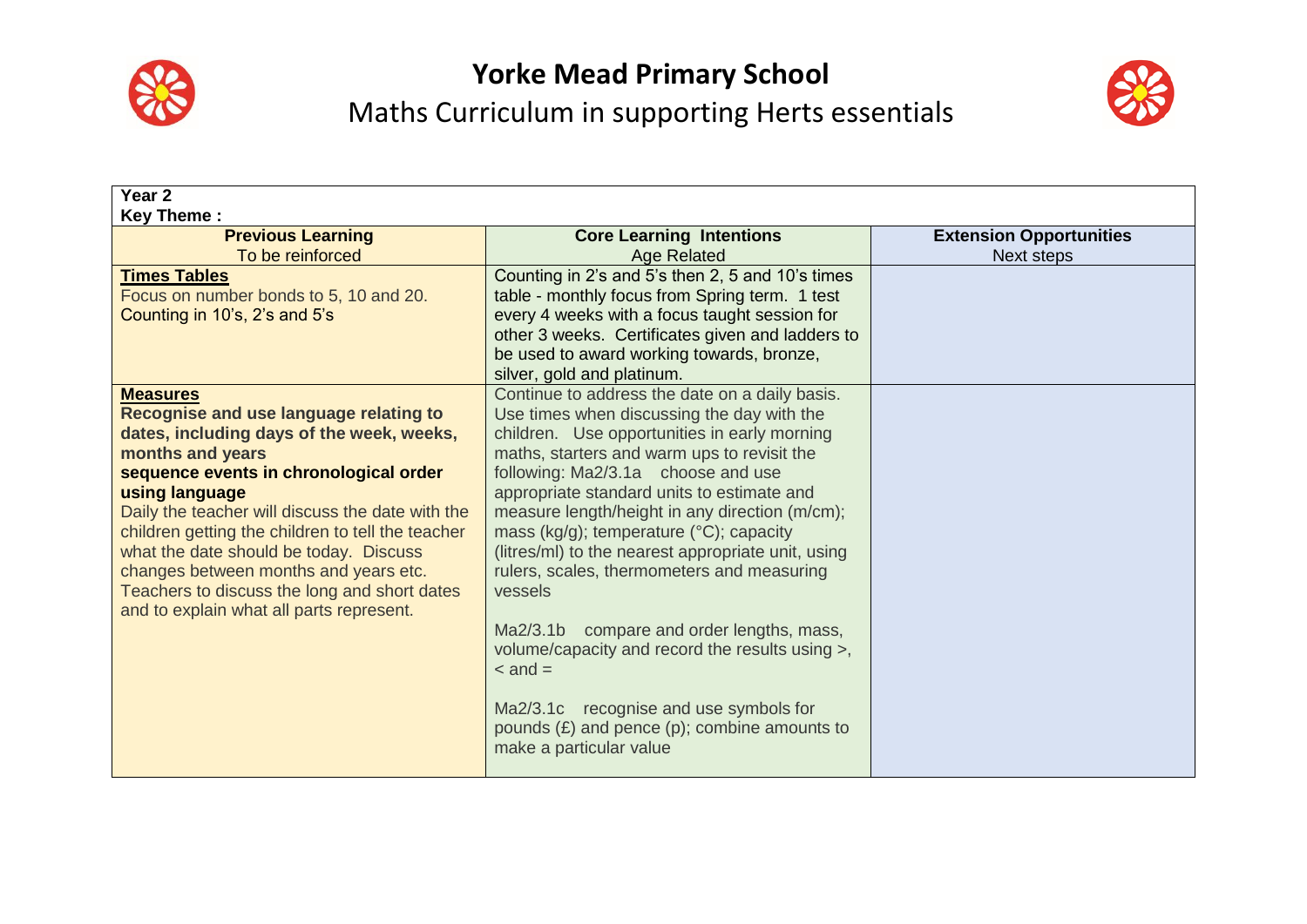



|                                                                                                                                                                                                                                                                                                                                                                                                                                                           | Ma2/3.1d find different combinations of coins<br>that equal the same amounts of money<br>Ma2/3.1e solve simple problems in a practical<br>context involving addition and subtraction of<br>money of the same unit, including giving change<br>compare and sequence intervals of<br>Ma2/3.1f<br>time<br>Ma2/3.1g tell and write the time to five<br>minutes, including quarter past/to the hour and<br>draw the hands on a clock face to show these<br>times.<br>Ma2/3.1h know the number of minutes in an<br>hour and the number of hours in a day                                 |                                                                                                                       |
|-----------------------------------------------------------------------------------------------------------------------------------------------------------------------------------------------------------------------------------------------------------------------------------------------------------------------------------------------------------------------------------------------------------------------------------------------------------|------------------------------------------------------------------------------------------------------------------------------------------------------------------------------------------------------------------------------------------------------------------------------------------------------------------------------------------------------------------------------------------------------------------------------------------------------------------------------------------------------------------------------------------------------------------------------------|-----------------------------------------------------------------------------------------------------------------------|
| Morning maths, warm up etc.<br>count to and across 100, forwards and<br>backwards, beginning with 0 or 1, or<br>from any given number<br>given a number, identify 1 more and 1<br>less<br>identify and represent numbers using<br>objects and pictorial representations<br>including the number line, and use the<br>language of: equal to, more than, less<br>than (fewer), most, least<br>read and write numbers from 1 to 20 in<br>numerals and words. | <b>Teachers should take regular opportunities</b><br>during early morning maths, starters,<br>changing from PE, lining up etc to ensure the<br>following are covered frequently.<br>Ma2/2.4a recognise, find, name and write<br>fractions 1/3, 1/4, 2/4 and 3/4 of a length, shape,<br>set of objects or quantity<br>Ma2/2.4b write simple fractions, for example<br>$1/2$ of 6 = 3 and recognise the equivalence of<br>$2/4$ and $1/2$ .<br>Ma2/3.2a identify and describe the properties<br>of 2-D shapes, including the number of sides<br>and line symmetry in a vertical line | <b>Equivalent fractions</b><br>Fractions of shapes on different papers.<br>Draw symmetry. What is wrong<br>questions? |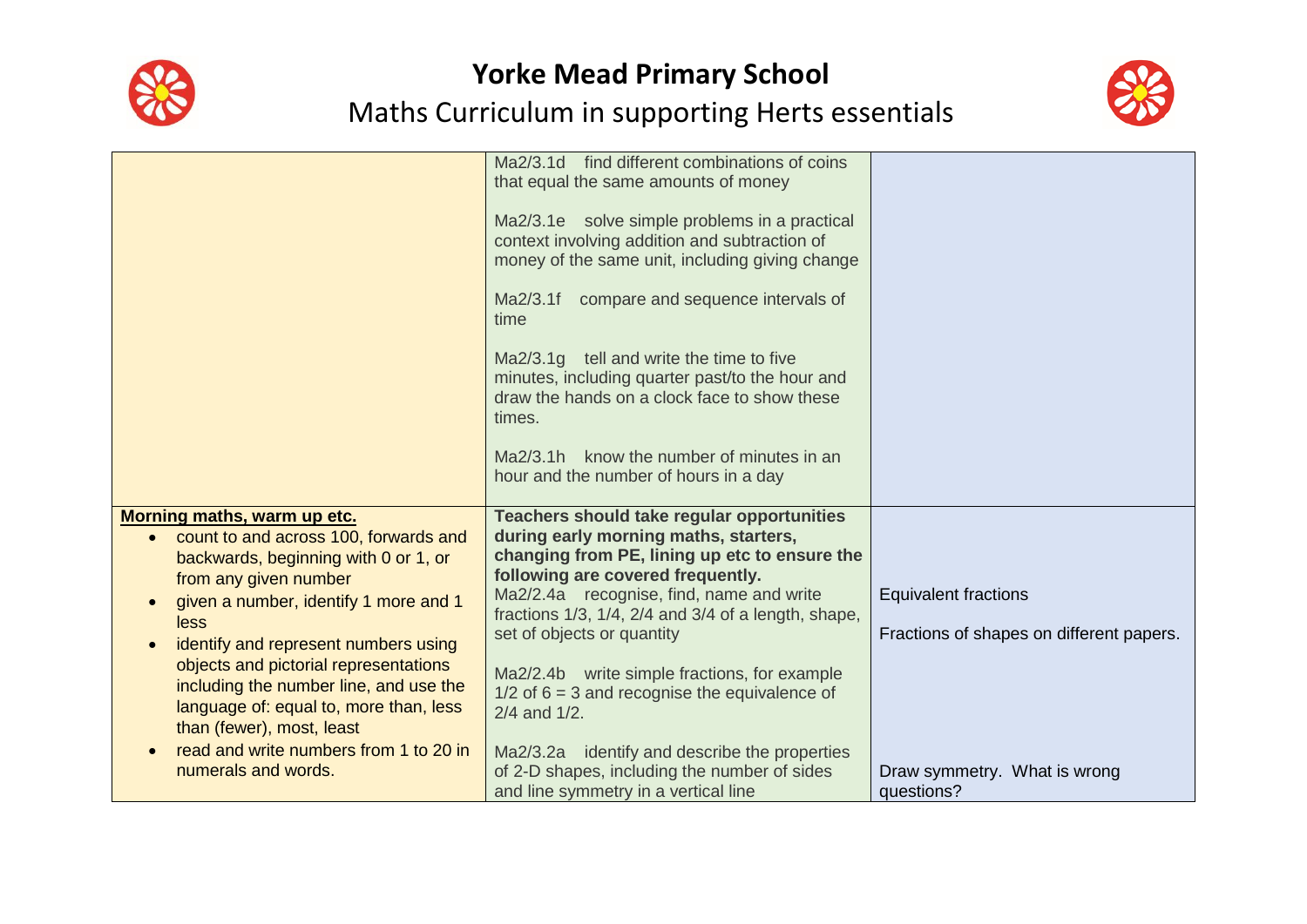



| Τ.<br>Ш.<br>III.<br>IV. | represent and use number bonds and<br>related subtraction facts within 20<br>add and subtract one-digit and two-digit<br>numbers to 20, including 0<br>solve one-step problems that involve<br>addition and subtraction, using<br>concrete objects and pictorial<br>representations, and missing number<br>problems such as $7 = ? - 9$ .<br>recognise, find and name a half as 1 of<br>2 equal parts of an object, shape or<br>quantity<br>Recognise, find and name a quarter as<br>1 of 4 equal parts of an object, shape or<br>quantity.<br>compare, describe and solve practical<br>problems for:<br>lengths and heights [for example,<br>long/short, longer/shorter, tall/short,<br>double/half]<br>mass / weight<br>capacity and volume<br>time | Ma2/3.2b identify and describe the properties<br>of 3-D shapes, including the number of edges,<br>vertices and faces<br>Ma2/3.2c identify 2-D shapes on the surface of<br>3-D shapes<br>compare and sort common 2-D and<br>Ma2/3.2d<br>3-D shapes and everyday objects.<br>Ma2/3.3a order and arrange combinations of<br>mathematical objects in patterns and sequences<br>Ma2/3.3b use mathematical vocabulary to<br>describe position, direction and movement<br>including movement in a straight line and<br>distinguishing between rotation as a turn and in<br>terms of right angles for quarter, half and three-<br>quarter turns (clockwise and anti-clockwise).<br>$Ma2/2.1a$ count in steps of 2, 3, and 5 from 0,<br>and in 10s from any number, forward and<br>backward<br>Ma2/2.1e read and write numbers to at least<br>100 in numerals and in words | Real life symmetry.<br>Irregular shapes.<br>Questions about 3d shapes drawn flat<br>on paper e.g. identifying faces that can't<br>be seen.<br>What is wrong with the pattern style<br>questions.<br>Reverse questions e.g. If I am looking at<br>the back wall and turned a quarter turn<br>anti clockwise where did I start? |
|-------------------------|-------------------------------------------------------------------------------------------------------------------------------------------------------------------------------------------------------------------------------------------------------------------------------------------------------------------------------------------------------------------------------------------------------------------------------------------------------------------------------------------------------------------------------------------------------------------------------------------------------------------------------------------------------------------------------------------------------------------------------------------------------|-------------------------------------------------------------------------------------------------------------------------------------------------------------------------------------------------------------------------------------------------------------------------------------------------------------------------------------------------------------------------------------------------------------------------------------------------------------------------------------------------------------------------------------------------------------------------------------------------------------------------------------------------------------------------------------------------------------------------------------------------------------------------------------------------------------------------------------------------------------------|-------------------------------------------------------------------------------------------------------------------------------------------------------------------------------------------------------------------------------------------------------------------------------------------------------------------------------|
|                         | measure and begin to record the<br>following:                                                                                                                                                                                                                                                                                                                                                                                                                                                                                                                                                                                                                                                                                                         |                                                                                                                                                                                                                                                                                                                                                                                                                                                                                                                                                                                                                                                                                                                                                                                                                                                                   | Starting at numbers other than 0.                                                                                                                                                                                                                                                                                             |
| Ш.                      | lengths and heights<br>mass/weight                                                                                                                                                                                                                                                                                                                                                                                                                                                                                                                                                                                                                                                                                                                    |                                                                                                                                                                                                                                                                                                                                                                                                                                                                                                                                                                                                                                                                                                                                                                                                                                                                   |                                                                                                                                                                                                                                                                                                                               |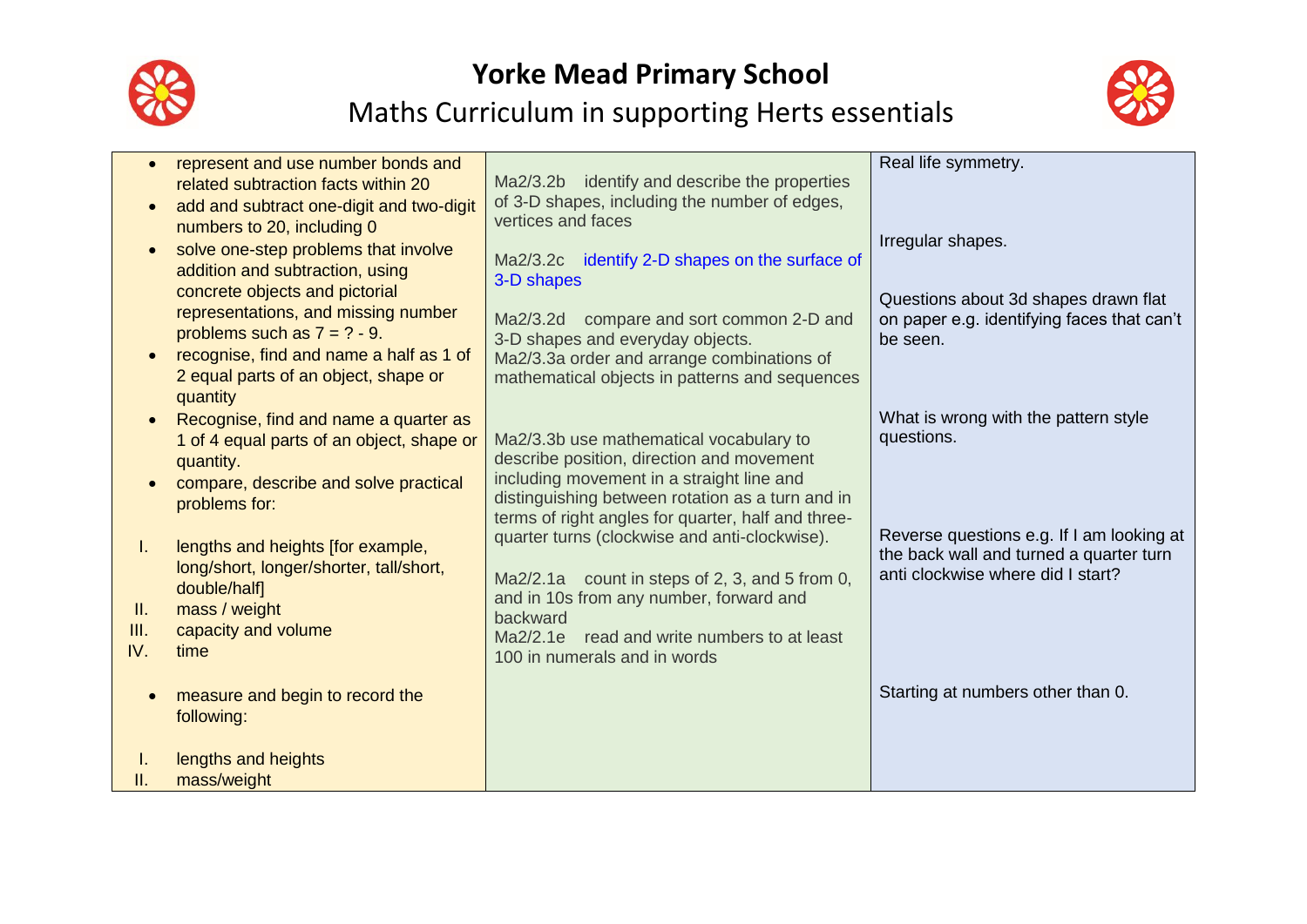



| III.      | capacity and volume                              |  |
|-----------|--------------------------------------------------|--|
| IV.       | time (hours, minutes, seconds)                   |  |
|           |                                                  |  |
| $\bullet$ | recognise and know the value of                  |  |
|           | different denominations of coins and             |  |
|           | notes                                            |  |
| $\bullet$ | tell the time to the hour and half past          |  |
|           | the hour and draw the hands on a clock           |  |
|           | face to show these times.                        |  |
|           |                                                  |  |
| $\bullet$ | recognise and name common 2-D and                |  |
|           | 3-D shapes                                       |  |
|           |                                                  |  |
|           | describe position, directions and movements,     |  |
|           | including whole, half, quarter and three-quarter |  |
| turns.    |                                                  |  |
|           |                                                  |  |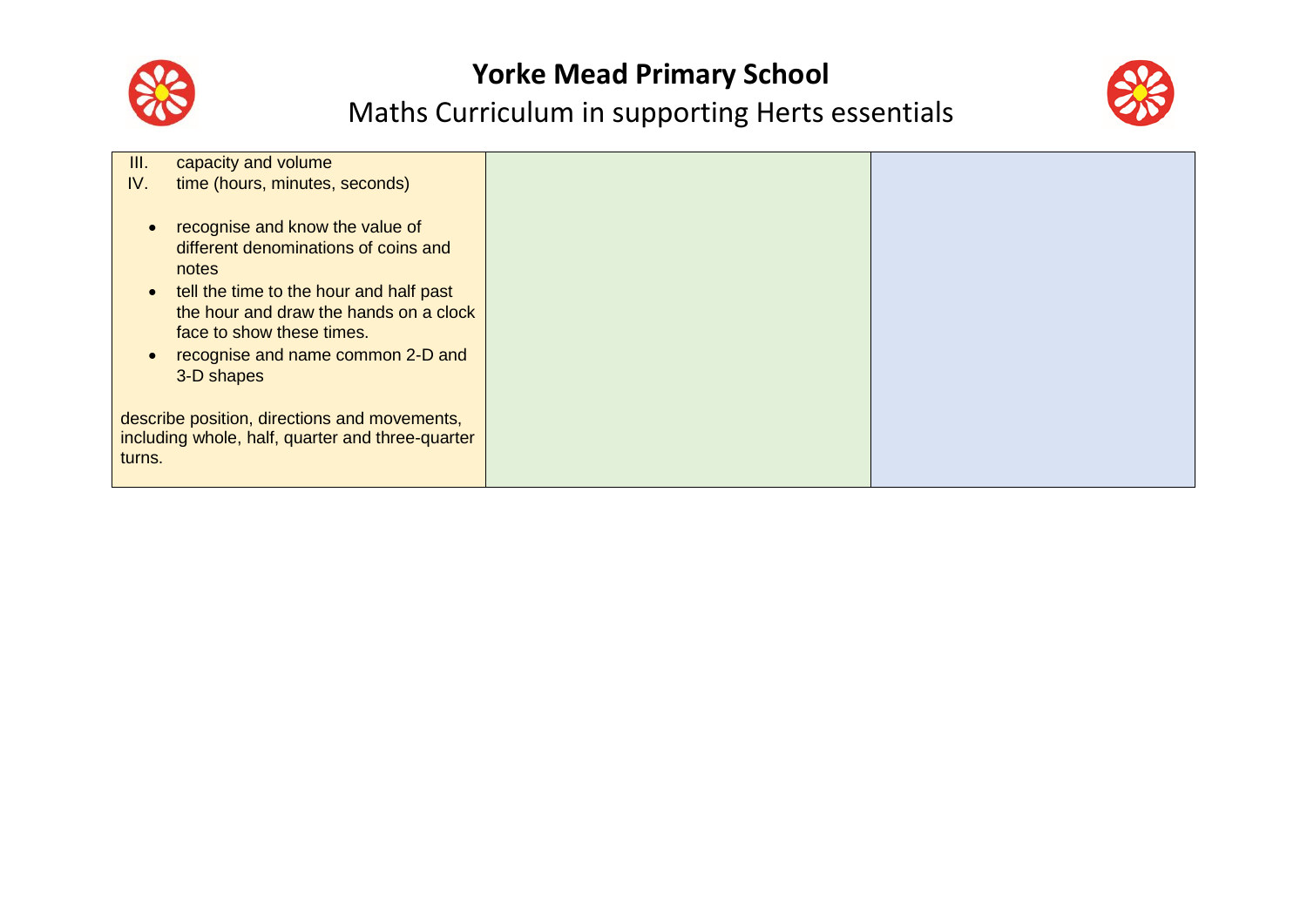



#### **Year 3 Key Themes: times tables, measures, mental fluency and shape.**

Teachers need to ensure there are ongoing regular opportunities for reinforced learning to enable children have met these objectives by the end of the year. We recognise that topics such as time will not be secured unless children are regularly encouraged to use and develop their skills and knowledge. Opportunities should be taken in daily (3 times a week minimum) morning maths sessions and dedicated times tables sessions, during PE changing, lining up for assembly etc.

| <b>Previous Learning</b>                                                                                                                                                                                                                                                                                                                                                                              | <b>Core Learning Intentions</b>                                                                                                                             | <b>Extension Opportunities</b>                                                                                                                                                                                                                                                                                                                                                                                    |
|-------------------------------------------------------------------------------------------------------------------------------------------------------------------------------------------------------------------------------------------------------------------------------------------------------------------------------------------------------------------------------------------------------|-------------------------------------------------------------------------------------------------------------------------------------------------------------|-------------------------------------------------------------------------------------------------------------------------------------------------------------------------------------------------------------------------------------------------------------------------------------------------------------------------------------------------------------------------------------------------------------------|
| To be reinforced                                                                                                                                                                                                                                                                                                                                                                                      | Age Related                                                                                                                                                 | Next steps                                                                                                                                                                                                                                                                                                                                                                                                        |
| From year 2<br><b>Times Tables</b><br>recall and use multiplication and division facts for<br>$\bullet$<br>the 2, 5 and 10 multiplication tables, including<br>recognising odd and even numbers                                                                                                                                                                                                       | <b>Year 3 National Curriculum</b><br><b>Times Tables</b><br>recall and use multiplication and<br>division facts for the 3, 4 and 8<br>multiplication tables | Children to use knowledge of 3 times tables to learn 6<br>times tables and 4 times tables to learn 12 times tables.<br>Once children have secured times tables individually they<br>should practise and be tested on mixed times tables.<br>Recall of times tables should be rapid and accurate.<br>The "Times tables rock stars" programme should be used<br>at home and in class time to support this learning. |
| <b>Measure (money)</b><br>recognise and use symbols for pounds (£) and<br>$\bullet$<br>pence (p); combine amounts to make a particular<br>value<br>find different combinations of coins that equal the<br>$\bullet$<br>same amounts of money<br>solve simple problems in a practical context<br>$\bullet$<br>involving addition and subtraction of money of the<br>same unit, including giving change | <b>Measure (money)</b><br>add and subtract amounts of money to<br>give change, using both £ and p in<br>practical contexts                                  | Children should be encouraged to apply the use of their<br>skills working with money outside of school in real life<br>context such as shopping with an adult - this could be a<br>homework task.<br>In school, children should be encouraged to handle money<br>when given the opportunity eg the KS2 Christmas café,<br>charity stalls as part of financial awareness.                                          |
| <b>Measure (time)</b><br>compare and sequence intervals of time                                                                                                                                                                                                                                                                                                                                       | <b>Measure (time)</b><br>tell and write the time from an<br>analogue clock, including using Roman                                                           | After explicit teaching of time children should be given<br>regular opportunities to share their knowledge. Teachers<br>asking questions such as:                                                                                                                                                                                                                                                                 |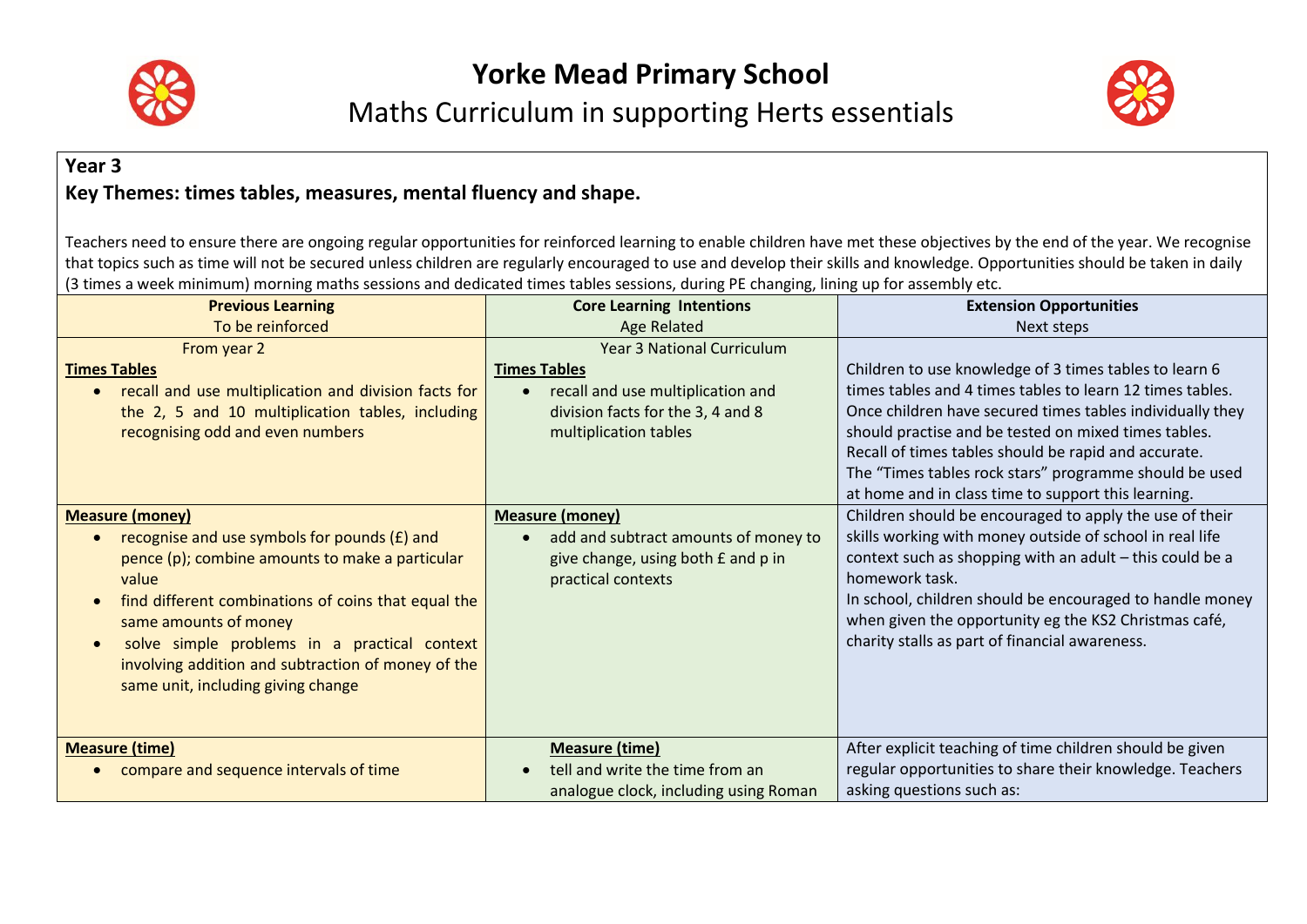



| tell and write the time to five minutes, including<br>quarter past/to the hour and draw the hands on a<br>clock face to show these times<br>know the number of minutes in an hour and the<br>number of hours in a day                           | numerals from I to XII, and 12-hour and<br>24-hour clocks<br>estimate and read time with increasing<br>$\bullet$<br>accuracy to the nearest minute; record<br>and compare time in terms of seconds,<br>minutes and hours; use vocabulary such<br>as o'clock, a.m./p.m., morning,<br>afternoon, noon and midnight<br>know the number of seconds in a<br>$\bullet$<br>minute and the number of days in each<br>month, year and leap year compare<br>durations of events [for example to | "What is the time now?"<br>How long is it until playtime / lunchtime / home time / the<br>next lesson" etc<br>Can children write time word problems for others to solve?                                        |
|-------------------------------------------------------------------------------------------------------------------------------------------------------------------------------------------------------------------------------------------------|---------------------------------------------------------------------------------------------------------------------------------------------------------------------------------------------------------------------------------------------------------------------------------------------------------------------------------------------------------------------------------------------------------------------------------------------------------------------------------------|-----------------------------------------------------------------------------------------------------------------------------------------------------------------------------------------------------------------|
| <b>Shape</b><br>recognise and name common 2-D and 3-D shapes,<br>including: 2-D shapes [for example, rectangles<br>(including squares), circles and triangles]<br>3-D shapes [for example, cuboids (including cubes),<br>pyramids and spheres]. | calculate the time taken by particular<br>events or tasks].<br><b>Shape</b><br>draw 2-D shapes and make 3-D shapes<br>using modelling materials; recognise 3-<br>D shapes in different orientations and<br>describe them                                                                                                                                                                                                                                                              | <b>Shape</b><br>Give children regular opportunities to identify shape<br>names, use cross curricular links eg making shapes in PE,<br>identifying 3D shapes eg in DT construction, when using<br>containers etc |
| <b>Mental Fluency</b><br>count in steps of 2, 3, and 5 from 0, and in tens<br>from any number, forward and backward                                                                                                                             | <b>Mental fluency</b><br>count from 0 in multiples of 4, 8, 50 and<br>100; find 10 or 100 more or less than a<br>given number                                                                                                                                                                                                                                                                                                                                                         | <b>Mental fluency</b><br>Once children can count in the multiples indicated extend<br>their knowledge to counting to and from below 0 and<br>counting from numbers other than 0.                                |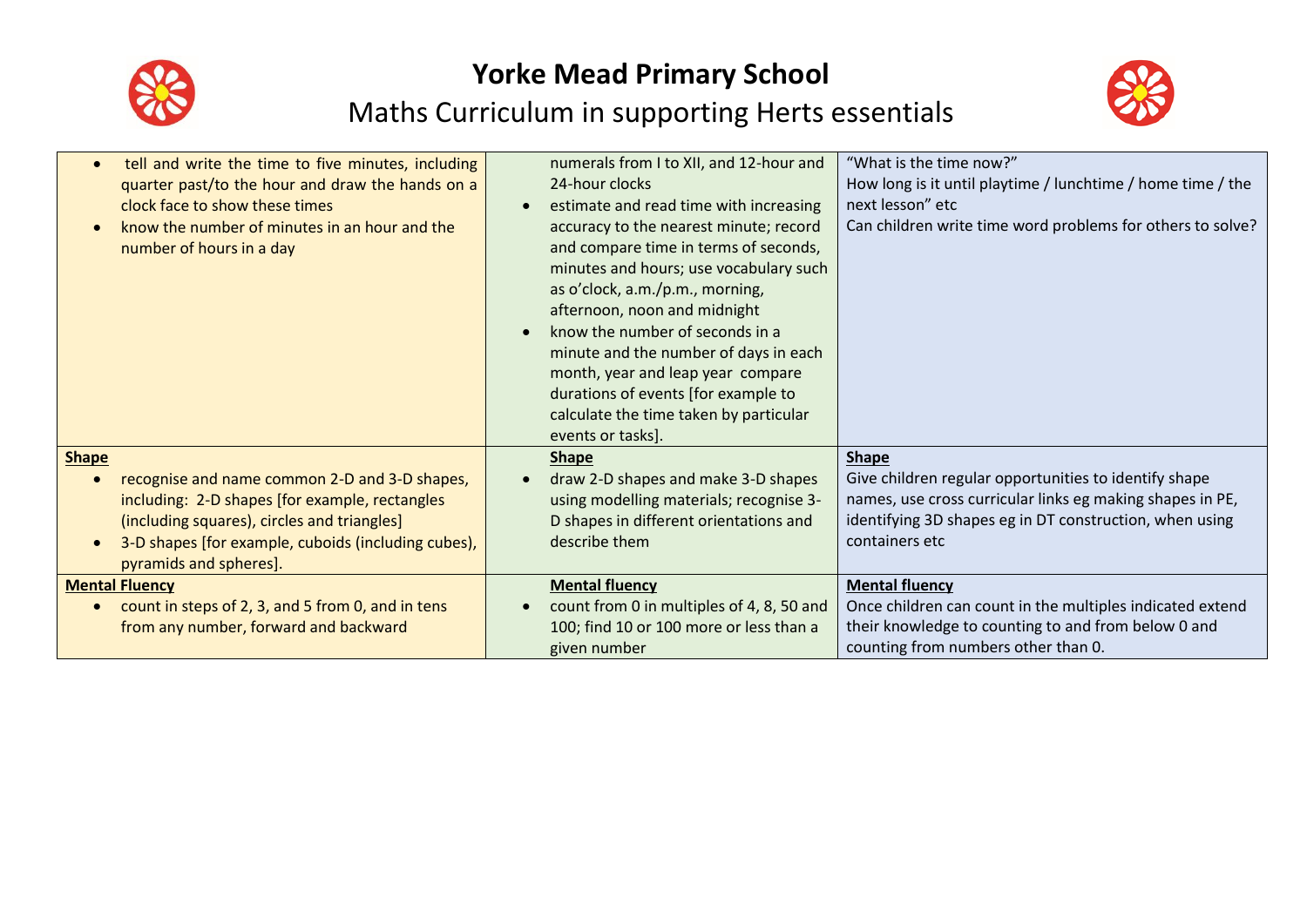



#### **Year 4** Key Theme: times tables, measures, mental fluency and shape.

Teachers need to ensure there are ongoing regular opportunities for reinforced learning to enable children have met these objectives by the end of the year. We recognise that topics such as time will not be secured unless children are regularly encouraged to use and develop their skills and knowledge. Opportunities should be taken daily (3 times a week minimum) morning maths sessions and dedicated times tables sessions, during PE changing, lining up for assembly etc.

| <b>Previous Learning</b>                                                                                                                                                                                                                                                                                          | <b>Core Learning Intentions</b>                                                                                                                                                                                                                                                                                                                          | <b>Extension Opportunities</b>                                                                                                                                                                                                                                          |
|-------------------------------------------------------------------------------------------------------------------------------------------------------------------------------------------------------------------------------------------------------------------------------------------------------------------|----------------------------------------------------------------------------------------------------------------------------------------------------------------------------------------------------------------------------------------------------------------------------------------------------------------------------------------------------------|-------------------------------------------------------------------------------------------------------------------------------------------------------------------------------------------------------------------------------------------------------------------------|
| To be reinforced                                                                                                                                                                                                                                                                                                  | <b>Age Related</b>                                                                                                                                                                                                                                                                                                                                       | Next steps                                                                                                                                                                                                                                                              |
| <b>Times Tables</b><br>recall multiplication and division facts for<br>multiplication tables up to $12 \times 12$                                                                                                                                                                                                 | recall multiplication and division facts for<br>$\bullet$<br>multiplication tables up to $12 \times 12$                                                                                                                                                                                                                                                  | The "Times tables rock stars" programme<br>should be used at home and in class time to<br>support this learning.<br>Begin to give children opportunities to work<br>beyond times tables eg calculating with<br>simple fractions adding and subtracting and<br>decimals. |
| Measure (money)<br>add and subtract amounts of money to<br>give change, using both £ and p in practical<br>contexts                                                                                                                                                                                               | estimate, compare and calculate different<br>measures, including money in pounds and<br>pence                                                                                                                                                                                                                                                            | Apply to real life giving children<br>opportunities through home learning to use<br>money in real contexts such as shopping,<br>measures in cooking and linking to other<br>curriculum areas such as PSHE as part of<br>financial awareness.                            |
| <b>Measures (time)</b><br>tell and write the time from an analogue<br>$\bullet$<br>clock, including using Roman numerals<br>from I to XII, and 12-hour and 24-hour<br>clocks<br>estimate and read time with increasing<br>accuracy to the nearest minute; record and<br>compare time in terms of seconds, minutes | Convert between different units of measure<br>$\bullet$<br>[for example, kilometre to metre; hour to<br>minute]<br>read, write and convert time between<br>$\bullet$<br>analogue and digital 12- and 24-hour clocks<br>solve problems involving converting from<br>$\bullet$<br>hours to minutes; minutes to seconds; years<br>to months; weeks to days. | Relate to previous learning in Y3 - Roman<br>civilisation.<br>Cross-curricular link to time in French.<br>Bring telling the time into everyday life<br>through questions such as on a child's<br>birthday – how many months / days / hours<br>have you been alive?      |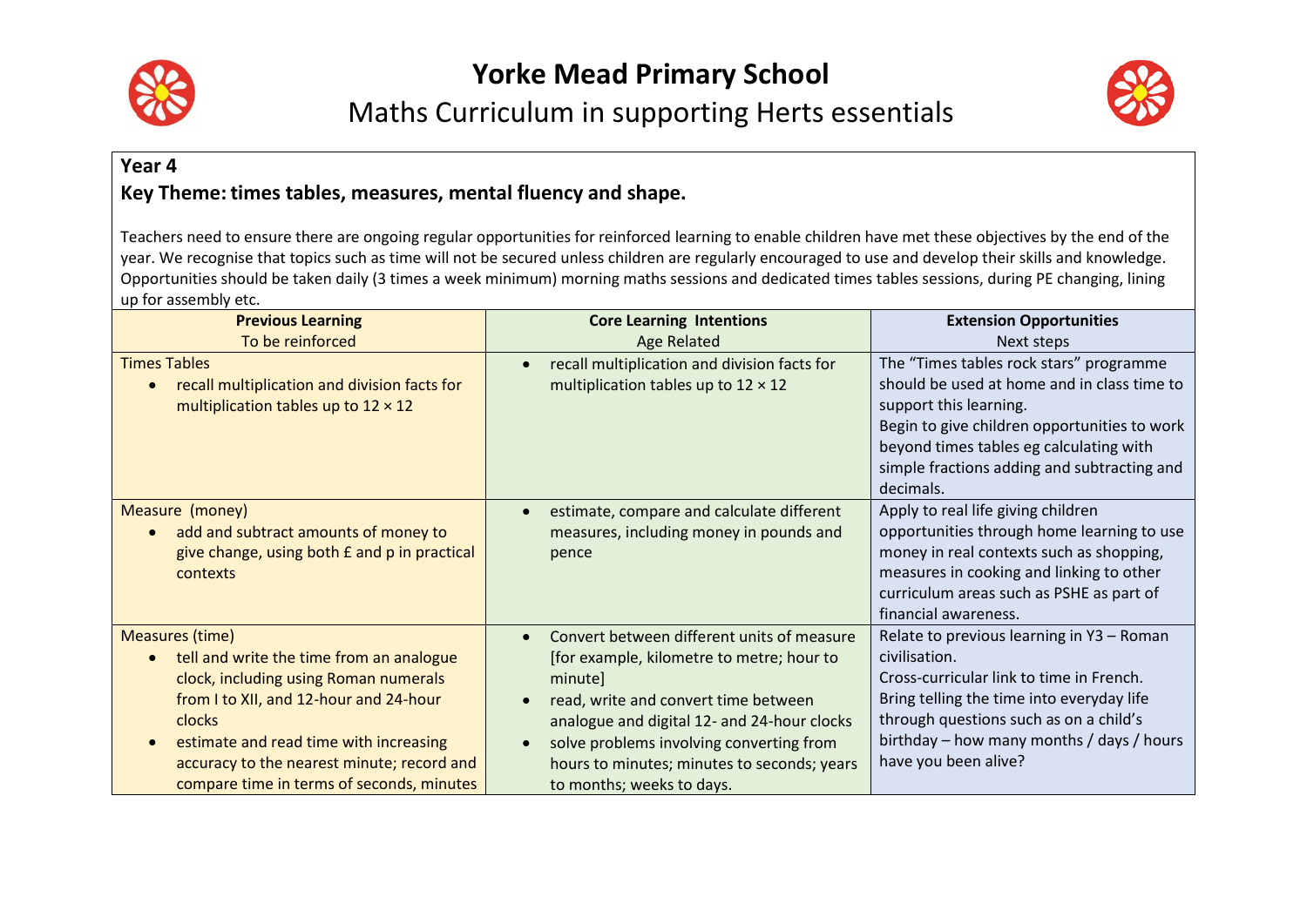



| and hours; use vocabulary such as o'clock,<br>a.m./p.m., morning, afternoon, noon and<br>midnight<br>know the number of seconds in a minute<br>and the number of days in each month,<br>year and leap year compare durations of<br>events [for example to calculate the time<br>taken by particular events or tasks]. |                                                                                                                                                                                                                                                          |                                                                                                                                                                                                                                                                                                                        |
|-----------------------------------------------------------------------------------------------------------------------------------------------------------------------------------------------------------------------------------------------------------------------------------------------------------------------|----------------------------------------------------------------------------------------------------------------------------------------------------------------------------------------------------------------------------------------------------------|------------------------------------------------------------------------------------------------------------------------------------------------------------------------------------------------------------------------------------------------------------------------------------------------------------------------|
| Shape<br>draw 2-D shapes and make 3-D shapes<br>using modelling materials; recognise 3-D<br>shapes in different orientations and<br>describe them                                                                                                                                                                     | compare and classify geometric shapes,<br>$\bullet$<br>including quadrilaterals and triangles, based<br>on their properties and sizes<br>identify acute and obtuse angles and<br>$\bullet$<br>compare and order angles up to two right<br>angles by size | Give children regular opportunities to<br>identify shape names, use cross curricular<br>links eg making shapes in PE, identifying 3D<br>shapes eg in DT construction, when using<br>containers etc. Use language associated<br>with shape which children often forget eg<br>perpendicular, parallel, quadrilateral etc |
| <b>Mental fluency</b><br>count from 0 in multiples of 4, 8, 50 and<br>100; find 10 or 100 more or less than a<br>given number                                                                                                                                                                                         | count in multiples of 6, 7, 9, 25 and 1000<br>$\bullet$<br>find 1000 more or less than a given number<br>$\bullet$<br>count backwards through zero to include<br>negative numbers                                                                        | Extend to negative numbers and decimals.                                                                                                                                                                                                                                                                               |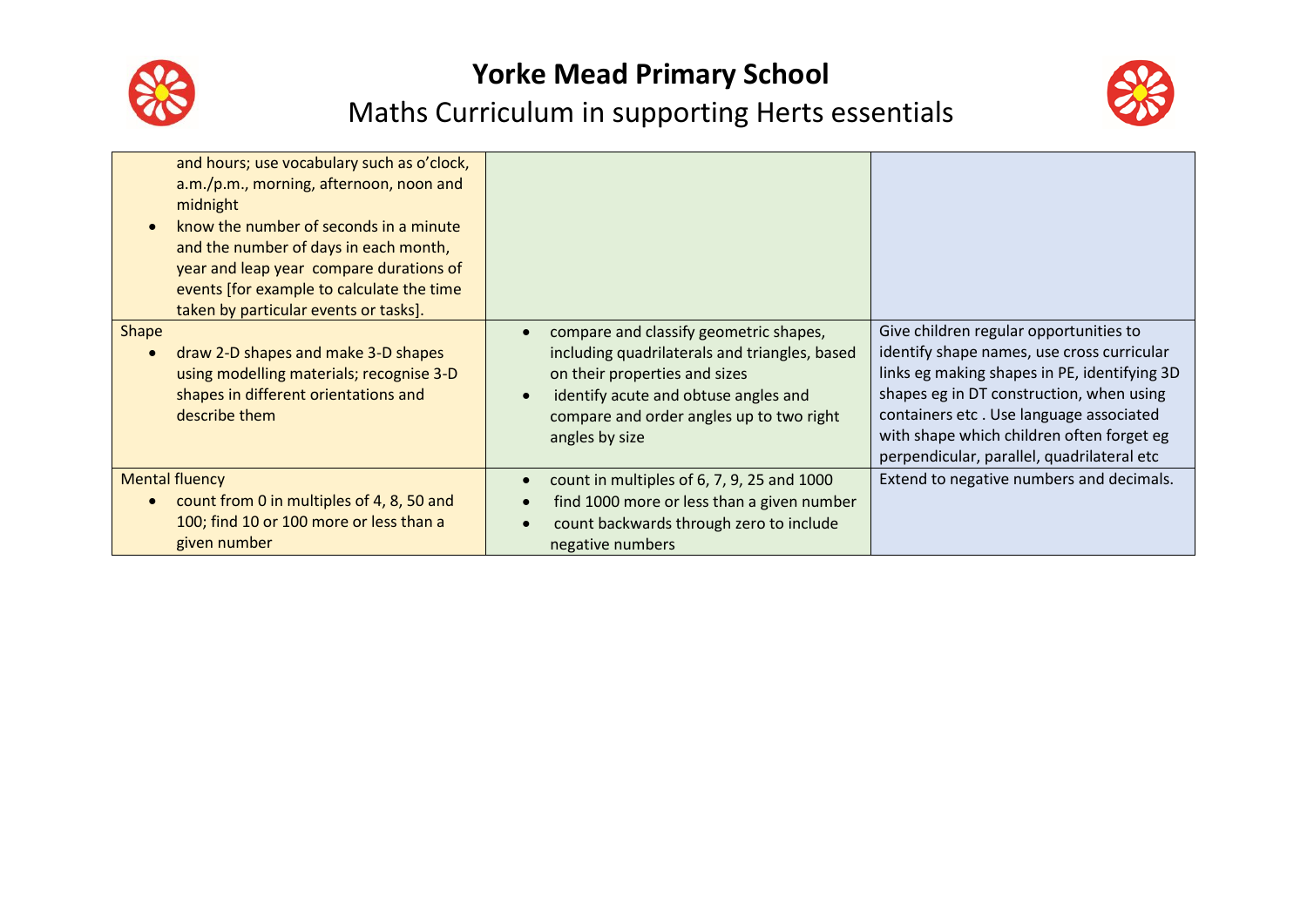



#### **Year 5**

#### Key Theme: times tables, measures, mental fluency and shape.

Teachers need to ensure there are ongoing regular opportunities for reinforced learning to enable children have met these objectives by the end of the year. We recognise that topics such as time will not be secured unless children are regularly encouraged to use and develop their skills and knowledge. Opportunities should be taken daily (3 times a week minimum) morning maths sessions and dedicated times tables sessions, during PE changing, lining up for assembly etc.

| <b>Previous Learning</b>                                                                                                                                       | <b>Core Learning Intentions</b>                                                                                                                                                                                                                                                                                                                                                                                                                                                                                                                                                    | <b>Extension Opportunities</b>                                                                                                                                                                                                     |
|----------------------------------------------------------------------------------------------------------------------------------------------------------------|------------------------------------------------------------------------------------------------------------------------------------------------------------------------------------------------------------------------------------------------------------------------------------------------------------------------------------------------------------------------------------------------------------------------------------------------------------------------------------------------------------------------------------------------------------------------------------|------------------------------------------------------------------------------------------------------------------------------------------------------------------------------------------------------------------------------------|
| To be reinforced                                                                                                                                               | <b>Age Related</b>                                                                                                                                                                                                                                                                                                                                                                                                                                                                                                                                                                 | Next steps                                                                                                                                                                                                                         |
| <b>Times Tables</b><br>recall multiplication and division facts for<br>multiplication tables up to $12 \times 12$                                              | Over learning of times tables mixed between<br>$\bullet$<br>different times tables to keep secure<br>knowledge, accuracy and speed<br>identify multiples and factors, including<br>$\bullet$<br>finding all factor pairs of a number, and<br>common factors of two numbers<br>know and use the vocabulary of prime<br>$\bullet$<br>numbers, prime factors and composite<br>(nonprime) numbers<br>establish whether a number up to 100 is<br>$\bullet$<br>prime and recall prime numbers up to 19.<br>multiply and divide numbers mentally<br>$\bullet$<br>drawing upon known facts | The "Times tables rock stars" programme<br>should be used at home and in class time to<br>support this learning.<br>Begin to move beyond times tables working<br>with fractions, decimals and percentages.                         |
| <b>Measures - money</b><br>estimate, compare and calculate different<br>$\bullet$<br>measures, including money in pounds and<br>pence<br><b>Measure - time</b> | use all four operations to solve problems<br>$\bullet$<br>involving measure [for example, length,<br>mass, volume, money] using decimal<br>notation, including scaling.                                                                                                                                                                                                                                                                                                                                                                                                            | Apply to real life giving children<br>opportunities through home learning to use<br>money in real contexts such as shopping,<br>measures in cooking and linking to other<br>curriculum areas such as PSHE - financial<br>awareness |
| Convert between different units of measure [for<br>example, kilometre to metre; hour to minute]                                                                | solve problems involving converting<br>$\bullet$<br>between units of time                                                                                                                                                                                                                                                                                                                                                                                                                                                                                                          | Relate to previous learning in Y3 - Roman<br>civilisation.<br>Cross-curricular link to time in French.                                                                                                                             |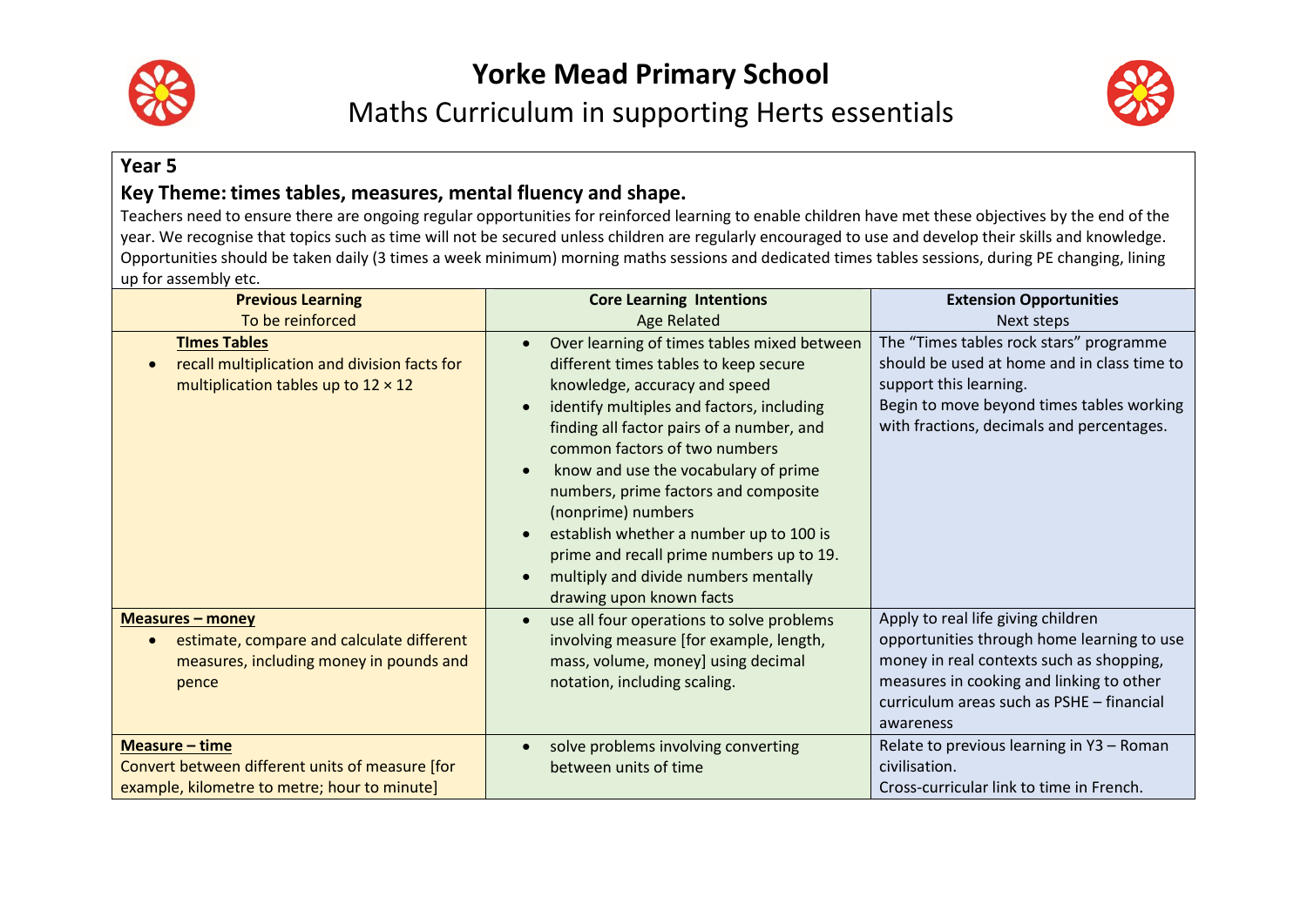



|                                                                                                                                                                                                                                                     |                                                                                                                                                                                                                                                                                                                                                                                 | Bring telling the time into everyday life<br>through questions such as on a child's<br>birthday – how many months / days / hours<br>have you been alive?                                                                                                                                                               |
|-----------------------------------------------------------------------------------------------------------------------------------------------------------------------------------------------------------------------------------------------------|---------------------------------------------------------------------------------------------------------------------------------------------------------------------------------------------------------------------------------------------------------------------------------------------------------------------------------------------------------------------------------|------------------------------------------------------------------------------------------------------------------------------------------------------------------------------------------------------------------------------------------------------------------------------------------------------------------------|
| Measure $-$ shape<br>compare and classify geometric shapes,<br>including quadrilaterals and triangles,<br>based on their properties and sizes<br>identify acute and obtuse angles and<br>compare and order angles up to two right<br>angles by size | identify 3-D shapes, including cubes and<br>$\bullet$<br>other cuboids, from 2-D representations<br>know angles are measured in degrees:<br>$\bullet$<br>estimate and compare acute, obtuse and<br>reflex angles                                                                                                                                                                | Give children regular opportunities to<br>identify shape names, use cross curricular<br>links eg making shapes in PE, identifying 3D<br>shapes eg in DT construction, when using<br>containers etc. Use language associated<br>with shape which children often forget eg<br>perpendicular, parallel, quadrilateral etc |
| <b>Mental fluency</b><br>count in multiples of 6, 7, 9, 25 and 1000<br>find 1000 more or less than a given<br>number<br>count backwards through zero to include<br>negative numbers                                                                 | count forwards or backwards in steps of<br>$\bullet$<br>powers of 10 for any given number up to 1<br>000 000<br>interpret negative numbers in context,<br>$\bullet$<br>count forwards and backwards with positive<br>and negative whole numbers, including<br>through zero<br>round any number up to 1 000 000 to the<br>$\bullet$<br>nearest 10, 100, 1000, 10 000 and 100 000 | Extend to negative numbers, fraction and<br>decimals.                                                                                                                                                                                                                                                                  |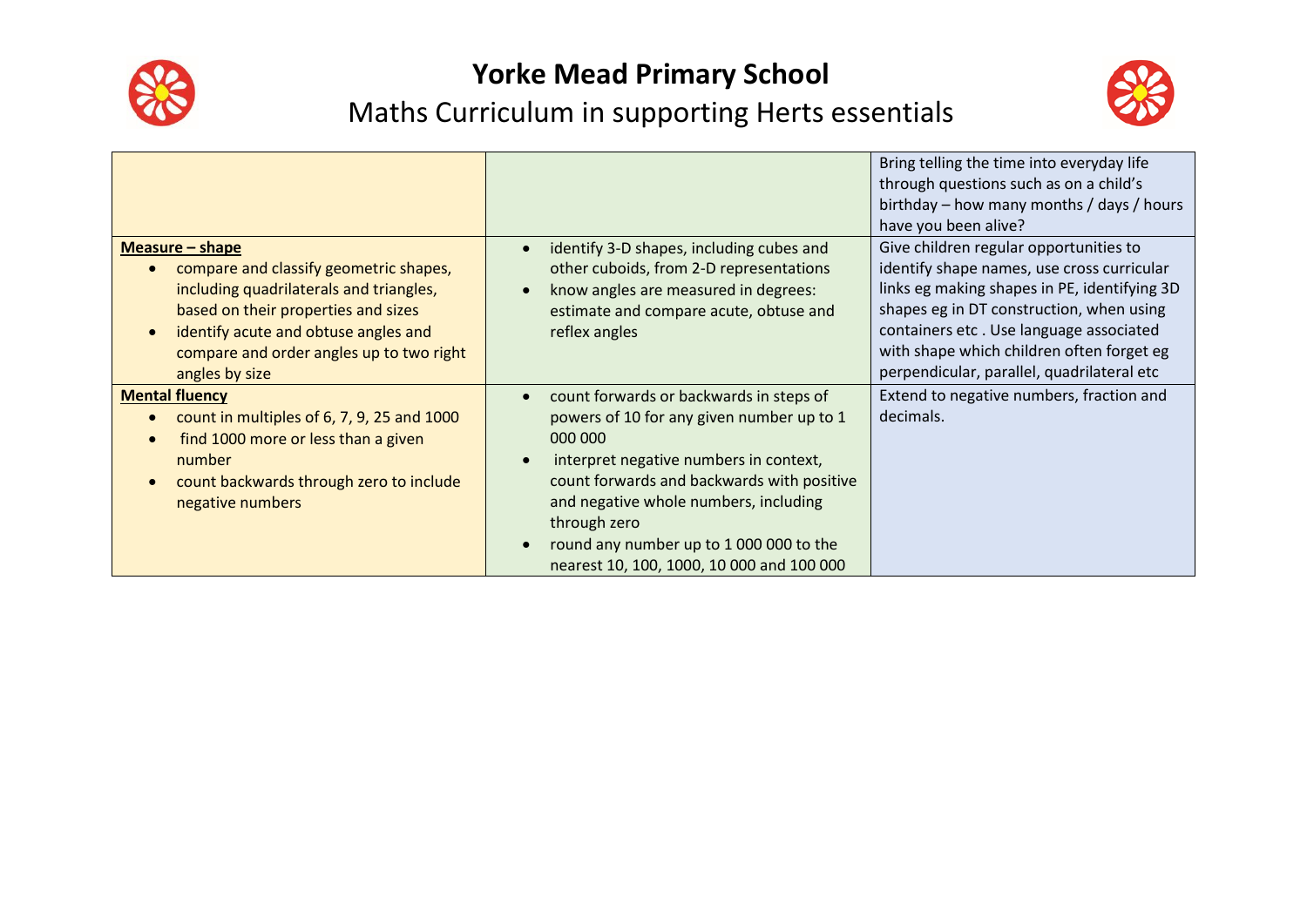



| Year <sub>6</sub>                                                                                                                                                                                                             |                                                                                                                                                                                                                                                                                                                                                                                                                                                            |                                                                                                                                                                                                                                                                                 |
|-------------------------------------------------------------------------------------------------------------------------------------------------------------------------------------------------------------------------------|------------------------------------------------------------------------------------------------------------------------------------------------------------------------------------------------------------------------------------------------------------------------------------------------------------------------------------------------------------------------------------------------------------------------------------------------------------|---------------------------------------------------------------------------------------------------------------------------------------------------------------------------------------------------------------------------------------------------------------------------------|
| Key Theme: Times tables, money, time, shape, measures and angles.<br><b>Previous Learning</b><br>To be reinforced<br><b>Times tables</b><br>Application and understanding of all 12<br>times tables including division facts. | <b>Core Learning Intentions</b><br><b>Age Related</b><br>Revision of all times tables facts.<br>$\bullet$<br>Monthly focus of a different times tables<br>and one test within the month<br>use, read, write and convert between<br>$\bullet$<br>standard units, converting measurements of<br>length, mass, volume and time from a<br>smaller unit of measure to a larger unit, and<br>vice versa, using decimal notation to up to<br>three decimal places | <b>Extension Opportunities</b><br>Next steps<br>Further times tables beyond 12 times<br>tables.<br>Facts related to fractions, percentages and<br>decimals.<br>The "Times tables rock stars" programme<br>should be used at home and in class time to<br>support this learning. |
| <b>Measures - money</b><br>use all four operations to solve problems<br>involving measure [for example, length,<br>mass, volume, money] using decimal<br>notation, including scaling.                                         | use all four operations to solve problems<br>$\bullet$<br>involving measure [for example, length,<br>mass, volume, money] using decimal<br>notation, including scaling.                                                                                                                                                                                                                                                                                    | Apply to real life giving children<br>opportunities through home learning to use<br>money in real contexts such as shopping,<br>measures in cooking and linking to other<br>curriculum areas including PSHE - financial<br>awareness                                            |
| <b>Measures - time</b><br>solve problems involving converting<br>$\bullet$<br>between units of time                                                                                                                           | use, read, write and convert between<br>$\bullet$<br>standard units, converting measurements of<br>length, mass, volume and time from a smaller<br>unit of measure to a larger unit, and vice<br>versa, using decimal notation to up to three<br>decimal places                                                                                                                                                                                            | Bring telling the time into everyday life<br>through questions such as on a child's<br>birthday – how many months / days / hours<br>have you been alive? How many minutes<br>are the same as 230 seconds? Questions in<br>mental arithmetic.                                    |
| <b>Measures - shape</b><br>identify 3-D shapes, including cubes and<br>other cuboids, from 2-D representations                                                                                                                | draw 2-D shapes using given dimensions and<br>angles<br>recognise and describe simple 3-D shapes                                                                                                                                                                                                                                                                                                                                                           | Give children regular opportunities to<br>identify shape names, use cross curricular<br>links eg making shapes in PE, identifying 3D<br>shapes eg in DT construction, when using<br>containers etc. Use language associated                                                     |